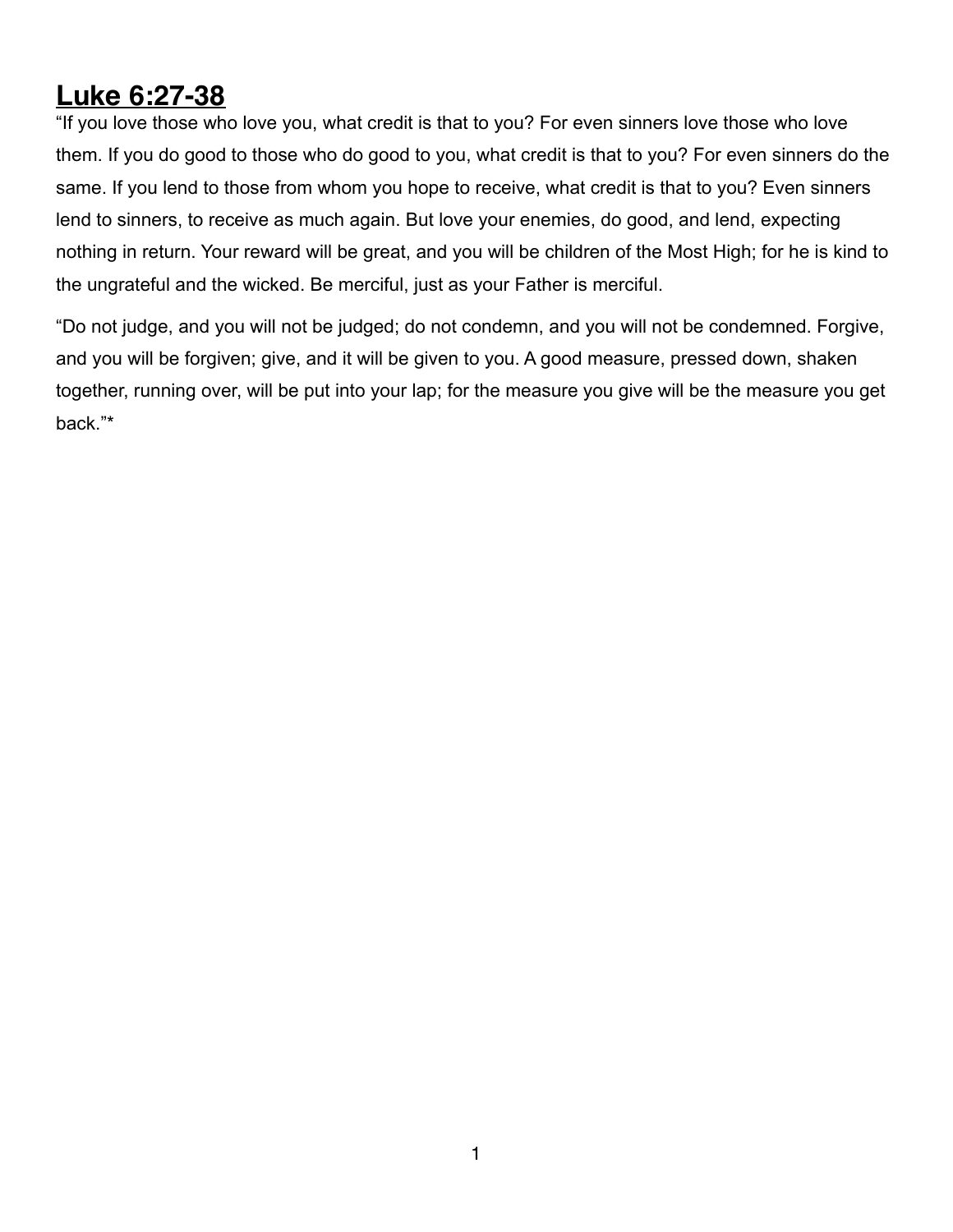## **Nothing in Return** - February 20, 2022

*Luke 6:27-38*

Probably at no point in our lifetimes has Jesus been so unpopular. Church attendance is falling. Congregations are closing. Stories about corrupt pastors and bizarre actions of denominations that seem to contradict Jesus fill the news. Just this week a Roman Catholic priest was determined to have said one wrong word at the baptisms of thousands of people and that one wrong word invalidated their baptisms and possibly subsequent confirmations and even marriages. How foolish! How short sighted!

Is it any wonder that millions have dropped out of churches, including our own? I mean the perception is that more and more organized religion has nothing to offer people except rank hypocrisy. Many feel, with some degree of correctness, that churches do not represent Jesus Christ. People certainly don't fully understand Jesus and his message. Nevertheless, quite a few correctly understand that many congregations that claim to operate in His name seem to contradict his teachings. I mean seriously, would Jesus himself care that the words said during the sacrament of baptism were not said the right way? Would Jesus, the friend of sinners, the man who welcomed outcasts from society, be fussed that a priest made a mistake? That is not the Jesus I know and understand. If the gospels tell me anything, they speak of a man who points to a way of living and living that in fact defies most of what we think about life and living.

Let us be honest, friends. Back in the day when churches were full and it was expected that everyone belonged to some congregation, many pastors did not preach the Word of God. Rather they preached what members wanted to hear. Churches have functioned for a long time not to challenge, but to affirm the life styles and life choices of members. Is it any wonder that the some of the most popular churches in our country are those that support the hate and fear driven ideas of certain politicians?

Our message of love and acceptance we try to proclaim at our congregation simply doesn't compare with the hatred, prejudice, misogyny, and judgement proclaimed by so many who call themselves Christian. Hate, sadly, is more inspirational that love because for many people, it is much easier to hate each other than to love each other.

Let's be honest friends, following Jesus is hard work. What he asks of us is frankly difficult and contradicts our basic human instincts.

2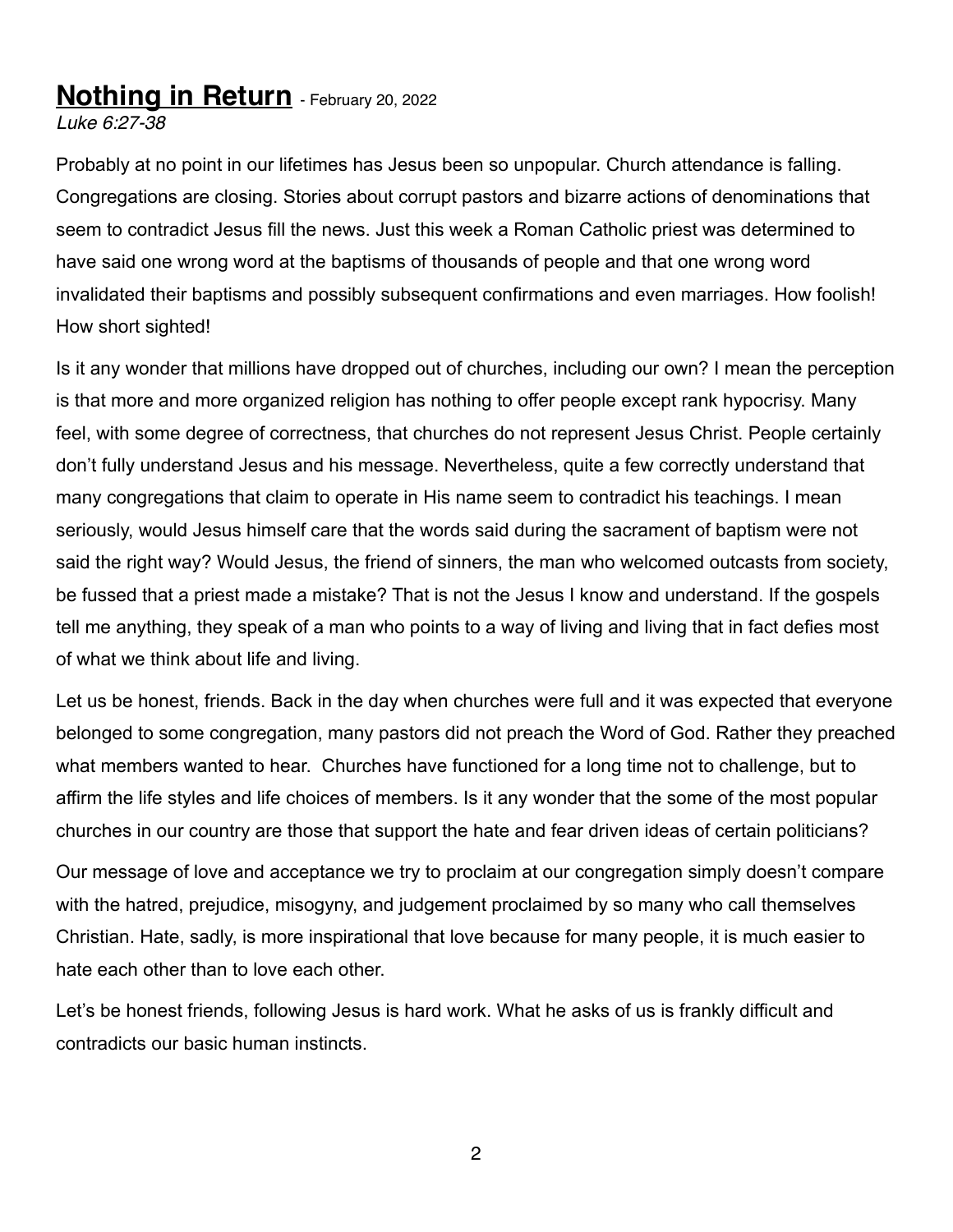Today in Luke's gospel, we hear Jesus' program for uplifting the human race. We hear how Jesus wants to think and act. And friends, when we hear, truly hear Jesus' message, we might well and truly yell out a resounding NO. As in NO, I don't agree with you Jesus, you're totally wrong.

I mean, let's recall the first thing Jesus tells his listeners: love your enemies, do good, and lend, expecting nothing in return.

Jesus points out the obvious: it's easy to love the ones who love us. It's easy to do good to the people who have already helped us. It's easy to lend to people whose credit is good and from whom we are confident of repayment.

But if you call yourself a Christian, that is not the way of Jesus. I repeat, being kind to your own friends and your own families has nothing to do with Jesus and his way. You may be looking for praise for taking care of your aged parents or including an unknown friend in your family celebrations. Those things are fine, but Jesus declares, "So what, every one is doing what you do."

In short, going along with the crowd, agreeing with the popular choices, is far from Jesus' way because Jesus from the beginning, set himself against the popular wisdom and the easy choices.

Far from going along and affirming how people imagined their God and how they thought God operated, Jesus constantly demonstrated that his life was dedicated to the people God cared most about: the least, the last, and the lost.

I mean really, who cares, why should we care, about those people who are at the bottom, who have grasped the proverbial short end of the stick? Oh well, in life there are winners and losers, aren't there? Don't we all want to be on the winning side? Don't we wish life's losers would simply go away and just plain leave us alone?

Sure. That's the easy path, isn't it? Most Christians are content going along with friends who may or may not embrace our beliefs and understandings of God. When we face challenges and difficult choices, isn't it easier to go along?

What does Jesus tell us? "love your enemies, do good, and lend, expecting nothing in return." Perhaps this simple statement encapsulates the Christian way as well as anything else can because it consists of three impossible requests.

Love your enemies. Really, love your enemies. Who can do that? Perhaps deeper, why would anyone want to do something like that? Loving our enemies. What could possibly inspire any person to love an enemy?

3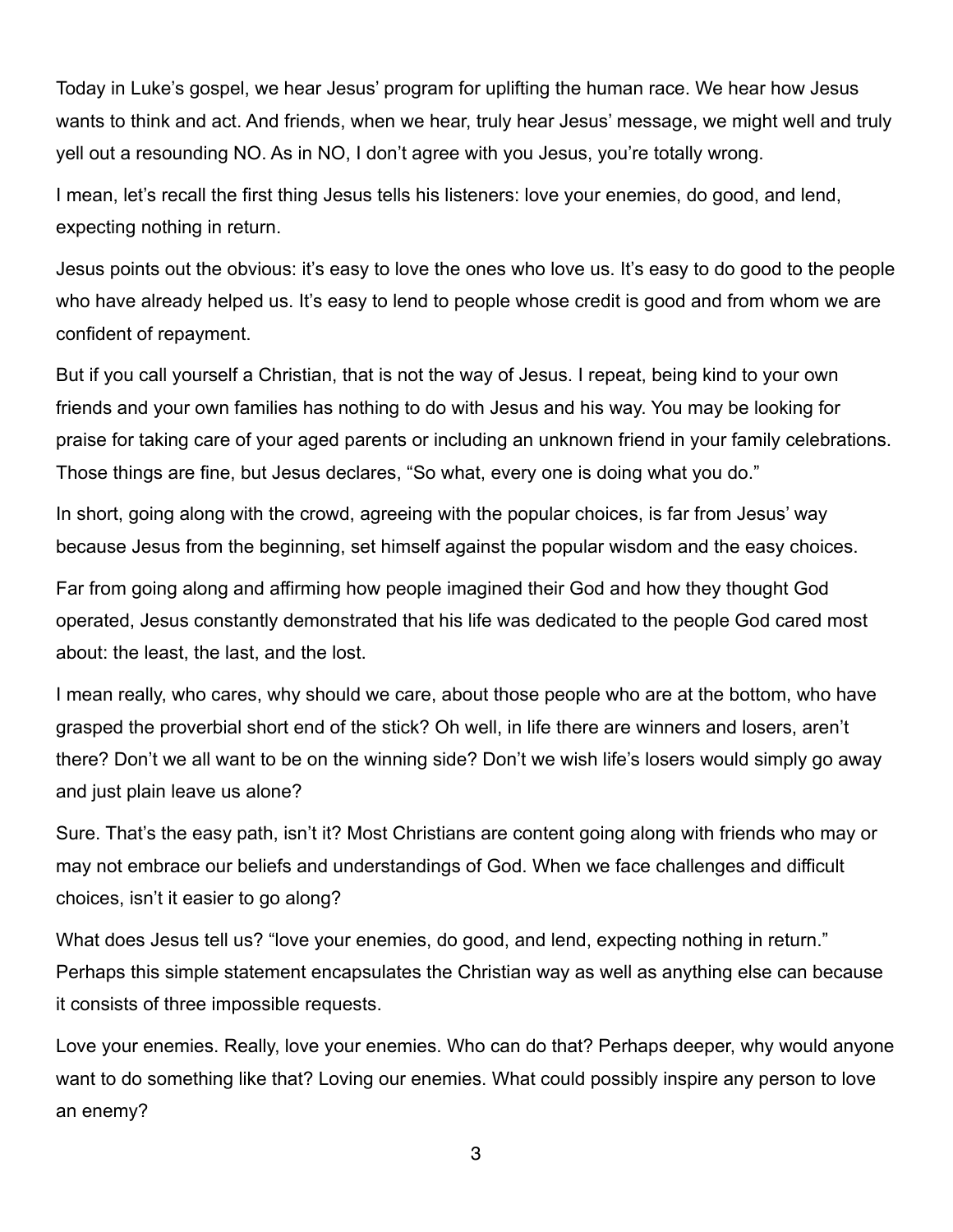I mean, what is an enemy? Who is an enemy? Each of us has our own definition of what constitutes an enemy. It may be someone who has hurt us physically in the past. It may be someone who has has done something to make our lives miserable in the past. It may be someone whose ideas we reject or who has kept us from getting a job or a relationship we desired. I'm sure that most of us would have little trouble recalling an enemy from our pasts because truth be told, we have a hard time forgetting those who have hurt us.

Yet here is Jesus demanding that we love these people! The nerve! The sheer ridiculousness! The total naïveté! How could Jesus make such a demand! After all, our enemies are the people we have grown to love to hate, aren't they? Our enemies have often grown in power over the years: power to make us miserable, power to make us feel small, power to project all our fears and failures on to them. In fact, for many of us having enemies is a great source of comfort. Without enemies to blame for whatever is wrong in our lives, then, then, then, we would have to confront ourselves. And that, facing ourselves, might be almost impossible.

Why does Jesus demand that we love our enemies? Because by loving our enemies, their power over us evaporates. Whether we admit it or not, our enemies have remarkable power to dictate our attitudes, beliefs, and choices, don't they? When we have enemies, we can recall, remember, and chew over whatever they've done to us and resolve to vindicate ourselves. With enemies in our lives, we can prove to ourselves that we are right and they are wrong no matter what distortions the cause in our lives.

The truth is, friends, that our enemies, real or imagined, prevent us from living our lives they way they should be lived. They will always distort our decisions and our judgement for the worse. They will always cause us to make poorer choices.

Hear what Jesus is saying: love your enemies. He's not saying to like them, hang out with them, or even spend one moment with them. You don't have to accept what they've done to you. You don't have to agree with one thought they have. Loving your enemy simply asks you to acknowledge those who have done wrong to you as flawed, imperfect sinners. Flawed and imperfect just like you are and just like I am. The fact is that every man, woman, and child on the face of this earth is a flawed, imperfect sinner badly in need of the love of God. Who knows why your enemy did what they did? Frankly, who cares! If you choose to love them, when you choose to love them, something miraculous happens. They lose their power over you! They lose their ability to distort your thinking. They lose their influence over your choices. The paradox of loving your enemies that when you dare take this radical step, you are free!

4